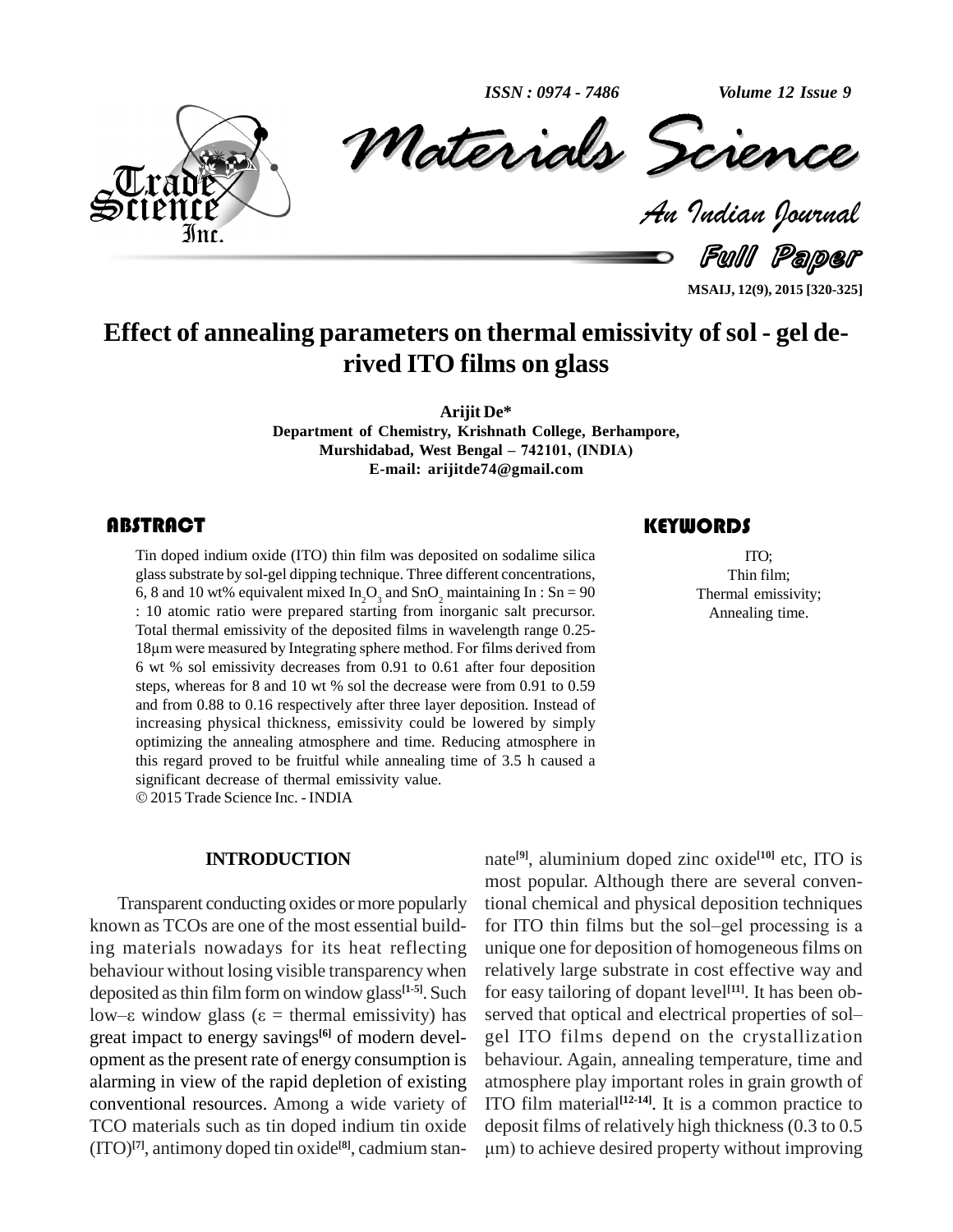the crystallization and / or grain growth of the de posited films.But, enhancement in the physical thick ness of the films inevitably results surface inhomo geneity and loss of visible transmittance. Thus, in the present work thrust has been given to improve the crystallization of the deposited ITO films by optimizing various annealing parameters, mostly, an nealing atmosphere and time. Moreover, the films were characterized by measuring thermal emmisivity values which is relatively less reported<sup>[15, 16]</sup> in the  $\frac{1}{2}$ available literature.

# **EXPERIMENTAL**

#### **Preparation of precursor**

The starting materials of the precursor sols of ITO layers were indium metal ingots (99.9%, Sisco Research Laboratory) and hydrated stannic chloride  $(SnCl<sub>4</sub>, 5H<sub>2</sub>O, 98% GR, Loba Chemie)$ . Indium ni-<br>The trate salt was prepared by dissolving indium metal in nitric acid to form indium nitrate. Excess nitric acid was evaporated off and liberated indium nitrate crystals were dissolved in measured amount of water. Sols corresponding to 6, 8 and 10 wt.% equivalent In<sub>2</sub>O<sub>3</sub>-SnO<sub>2</sub> maintaining In : Sn atomic evaccuable FTIR spectrometer,  $\lambda$  range, 1.40 – 500 ratios as 90 : 10 were prepared by mixing required amount of indium nitrate solution with few ml of equimolar solvent mixture of 1- propanol (for synamount of indium nitrate solution with few ml of grape<br>equimolar solvent mixture of 1- propanol (for syn-<br>thesis, E Merck India Ltd.) and 2 – methoxy ethanol reg (for synthesis, s. d. fine chem. Ltd.). The solution was stirred for 10 min. Then, required amount of acetylacetone (ExtrapureAR, Sisco Research Laboratory Pvt. Ltd, India) (In : acetylacetone =  $1:1$ , by mole) was mixed with the solution and the solution was stirred for 15 min. Next required amount of acetic acid (GR, E Merck India Ltd.) (In : acetic acid = 1 : 1, by mole) was mixed with the same solution. spectral density in the UV – Visible – NIR and MIR Both acetyl acetone and acetic acid are used as complexing agent. After 15 mins of stirring required amount of  $SnCl<sub>4</sub>$ ,  $5H<sub>2</sub>O$  (98% GR, Loba Chemie) place was dissolved in the same mixed solvent and added to the solution of indium nitrate. Concentration of the solution was maintained by further addition of required amount of solvent mixture which was stirred for 1 h more. The solution was aged for 16 h for coating.

#### **Deposition ofITO films**

Soda lime silica (SLS) glass substrate (dimen sions: 75 mm x 25 mm x 3 mm) was cleaned ultra sonically for 15 min in an aqueous Extran solution (2% v/v) followed by further ultrasonication for 15 min in distilled water. The substrates were then thor oughly washed with water followed by acetone and dried thereafter. Ultrasonically cleaned glass sub strates are dipped into the prepared precursor sol<br>and withdrawn at a speed of  $10 \text{cm} / \text{min}$ . The green<br>coating was cured in air oven at ~500°C for  $\frac{1}{2}$  h. and withdrawn at a speed of 10cm / min. The green coating was cured in air oven at ~500 °C for  $\frac{1}{2}$  h. The process was repeated several times to increase the physical thickness of the films.After final depo sition the films were annealed under different an nealing conditions.

# **CHARACTERIZATION**

*M Indian Indiana Particular*<br> *Moterials Science*<br> *Moterials Science*<br> *A Mudian bornal* and reflected from the sample. In the case of mea-The hemispherical transmittance  $(T_h)$  and hemispherical reflectance  $(R_h)$  of the coated glass was determined at ambient temperature by the integrating sphere (IS) method. Two different equipments, determined at ambient temperature by the integrat-<br>ing sphere (IS) method. Two different equipments,<br>Perkin Elmer  $\lambda$ 9 UV-VIS-NIR double beam specing sphere (IS) method. Two different equipments,<br>Perkin Elmer  $\lambda$ 9 UV-VIS-NIR double beam spec-<br>trophotometer,  $\lambda$  range, 0.18-3.2 µm and Brucker 66 Perkin Elmer  $\lambda$ 9 UV-VIS-NIR double beam spectrophotometer,  $\lambda$  range, 0.18-3.2 µm and Brucker 66<br>evaccuable FTIR spectrometer,  $\lambda$  range, 1.40 – 500 trophotometer,  $\lambda$  range, 0.18-3.2 µm and Brucker 66  $\mu$ m (7000 - 20 cm<sup>-1</sup>), each equipped with an integrating sphere, have been used for the measurement regions from 0.25 to <sup>18</sup> µm.The FTIR is equipped of optical spectra in the UV-VIS-NIR and MID-IR with KBr beam splitter, KBr windows and MCT (mercury cadmium telluride) detector. The internal surface of the integrating sphere (IS) is coated with a high reflecting sheath, which reflects the radiation diffusely. Barium sulphate and gold are the coated materials in the IS to be used as high reflecting sheath<br>taken as the standard ones for the measurements of<br>spectral density in the UV – Visible – NIR and MIR taken as the standard ones for the measurements of regions respectively. The IS has two apertures Fig ure 1. For measuring reflectance, the sample is placed at one aperture (position A) while the in coming radiation is passed through the aperture B suring transmittance the incoming radiation is passed through the same aperture A where the sample has been placed and the aperture B is kept closed by a reflection standard.

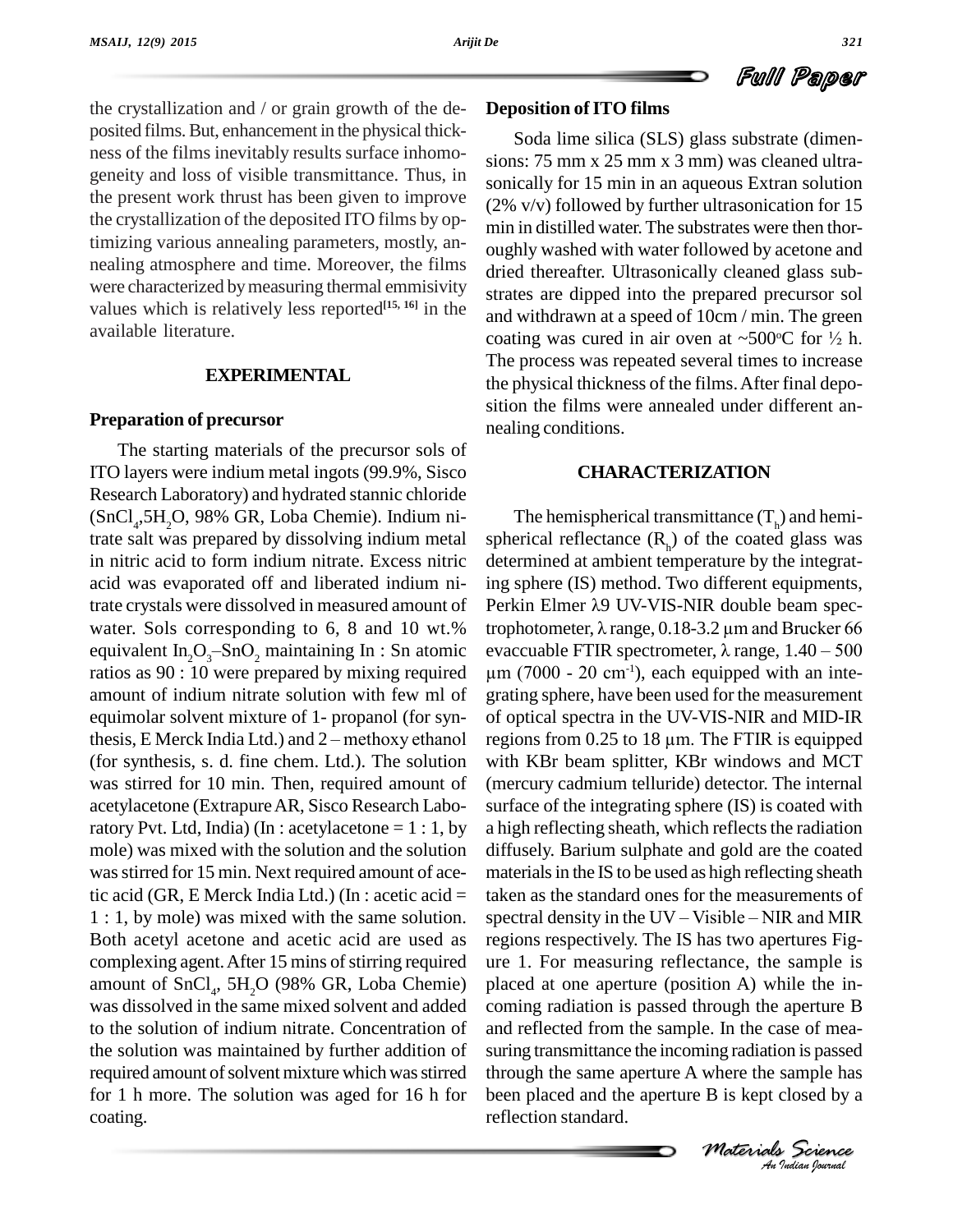

(a) reflectance measurement

(b) transmittance measurement

**Figure 1:Measurement set up with IS (integrating sphere)(a) measurement of the hemispherical reflectance and (b) measurement of the hemispherical transmittance**

The hemispherical emittance  $(\epsilon,$  radiation under investigation is contained in a hemisphere above the radiating surface) was calculated from the eqn.  $(1)$  of  $\frac{1}{n}$ **(Î, =0°, T=Tamb) =1 <sup>ñ</sup> <sup>R</sup><sup>h</sup> (Î, =0°, T=Tamb) <sup>ñ</sup>**

 $(\lambda, \theta=0^{\circ}, T=T_{amb}) = 1 - R_h (\lambda, \theta=0^{\circ}, T=T_{amb})$ <br>  $T_h (\lambda, \theta=0^{\circ}, T=T_{amb})$  (1)  $-T_h(\lambda, \theta=0^\circ, T=T_{amb})$  (1)<br>Where  $\acute{e}$  = angle of incidence, T = temperature in

Kelvin,  $R_h$  and  $T_h$  are hemispherical reflectance and transmittance respectively.

For non-transparent samples in the blackbody radiation region at ambient temperature  $(5.0 \mu m)$  to 50  $\mu$ m) T<sub>h</sub> = 0 and then the hemispherical emittance,  $\varepsilon$  can be calculated from equation (2).<br>  $\varepsilon(\lambda, \theta=0^\circ, T=T_{amb}) = 1 - R_h(\lambda, \theta=0^\circ, T=T_{amb})$  (2)

$$
\varepsilon(\lambda, \theta = 0^\circ, T = T_{\text{amb}}) = 1 - R_{\text{h}}(\lambda, \theta = 0^\circ, T = T_{\text{amb}})
$$
 (2)

As the window glass is not transparent in the infrared region **[17]** Figure 2, the eqn. (2) has been used in an Easy plot program to evaluate total ther mal emissivity by integrating all hemispherical emittance values from the plot of  $R_h$  and  $T_h$  in the wavemal emissivity by integrating a<br>tance values from the plot of<br>length range 0.25-18µm.

#### **RESULTSAND DISCUSSION**

TABLE 1 shows total thermal emissivity values of ITO coatings deposited on SLS glass substrate by dipping technique and derived from 6, 8 and 10 wt% of mixed  $In_2O_3$  and  $SnO_2$  precursor sol maintaining In :  $Sn = 90$  : 10 atomic ratio. After final deposition each film was cured in  $O_2$  upto 300°C and from



Figure 2 : Transmission and reflection spectra of soda lime silica (SLS) glass in the UV-VIS-NIR-IR region

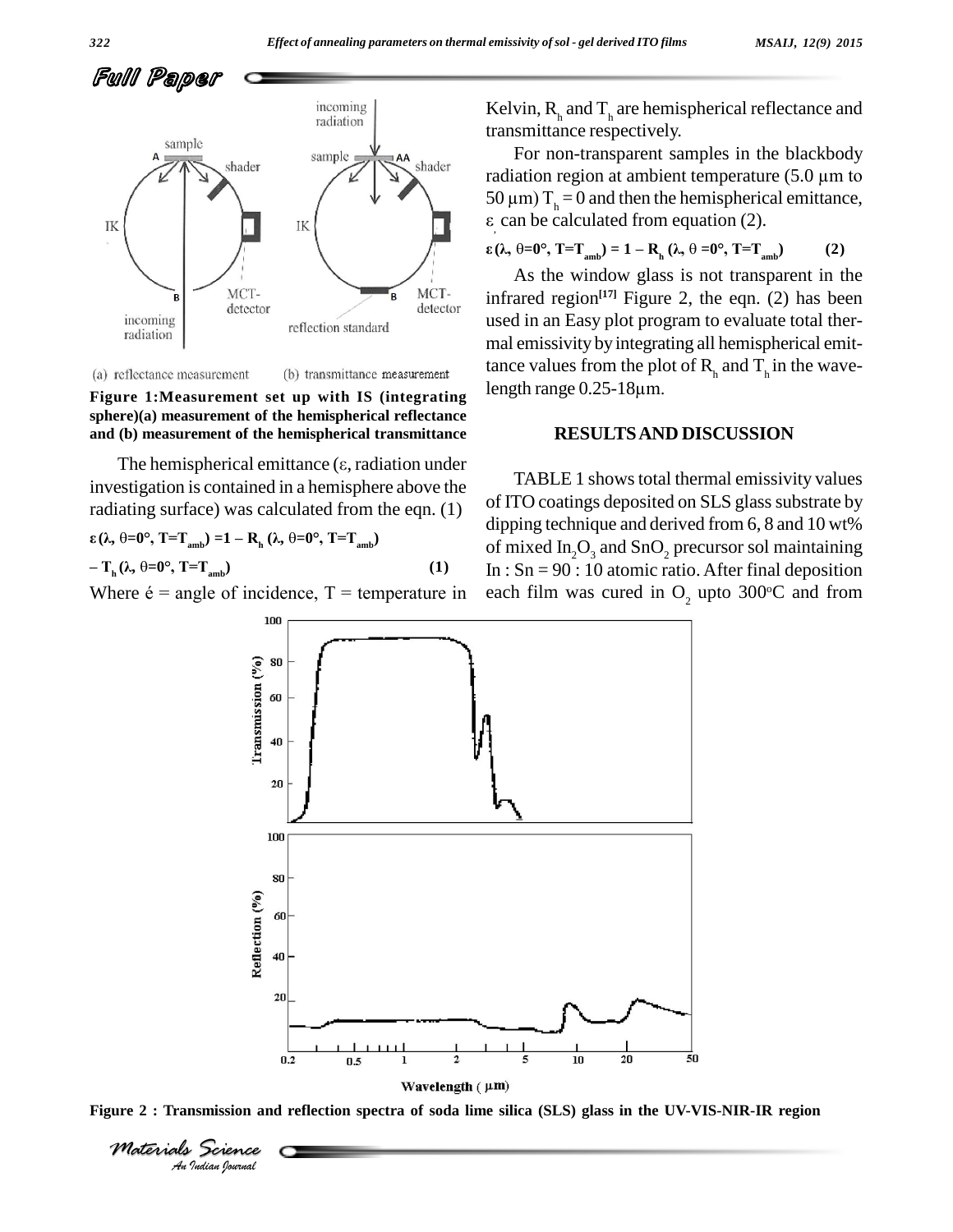| <b>Sample</b><br>No. | Wt% equivalent of<br>mixed oxide | Number of coating<br>operation | <b>Total thermal</b><br>emissivity<br>$(2_{20}^{\circ}C)$ | Nature of surface as observed<br>in naked eye |  |
|----------------------|----------------------------------|--------------------------------|-----------------------------------------------------------|-----------------------------------------------|--|
| ITA1                 | 6                                |                                | 0.91                                                      | Homogeneous                                   |  |
| ITA <sub>2</sub>     | 6                                | 2                              | 0.86                                                      | Homogeneous                                   |  |
| ITA <sub>3</sub>     | 6                                | 3                              | 0.83                                                      | Homogeneous                                   |  |
| ITA4                 | 6                                | 4                              | 0.61                                                      | Homogeneous                                   |  |
| ITB1                 | 8                                |                                | 0.91                                                      | Homogeneous                                   |  |
| ITB <sub>2</sub>     | 8                                | 2                              | 0.80                                                      | Homogeneous                                   |  |
| ITB <sub>3</sub>     | 8                                | 3                              | 0.59                                                      | Homogeneous                                   |  |
| ITB4                 | 8                                | 4                              | 0.65                                                      | Inhomogeneous                                 |  |
| ITC <sub>1</sub>     | 10                               |                                | 0.88                                                      | Homogeneous                                   |  |
| ITC <sub>2</sub>     | 10                               | 2                              | 0.79                                                      | Homogeneous                                   |  |
| ITC <sub>3</sub>     | 10                               | 3                              | $0.16 - 0.49^*$                                           | Inhomogeneous                                 |  |
| ITC4                 | 10                               | 4                              | $0.21 - 0.26^*$                                           | Inhomogeneous                                 |  |

**TABLE 1 : Sample number, concentration of precursor sol, number of coating operations, total emissivity and surface nature of the ITO films (In : Sn = 90 : 10) deposited on SLS glass**

**# emissivity values vary within a range.**

300 °C to 500 °C in reducing atmosphere of  $(Ar +$  denotes  $H_2$ ). Next, the films were kept in the reducing atmo-<br>sphere at 500°C for  $\frac{1}{2}$  h. Initial curing in O<sub>2</sub> atmo-300°C to 500°C in reducing atmosphere of  $(Ar + dm)$ . Next, the films were kept in the reducing atmo-<br>sphere at 500°C for  $\frac{1}{2}$  h. Initial curing in O<sub>2</sub> atmo-<br>sphere helps in oxide formation whereas reducing available atmosphere is necessary for creating oxygen vacancy in the host oxide. It is well known that anion or oxy gen vacancy may be inherent as well as can be cre ated under highly reducing condition. Each oxygen vacancy <sup>17, 18</sup>] results in occurrence of two electrons of the oxygen ion left in the crystal as described in 1) cl equations 3 and 4 using KrÖger-Vink (K-V) notaof the oxygen ion left in the crystal as described in tion.  $\ln_2 O_3 \rightarrow \ln_2 O_{3-x} (V_0^-)_x e^t_{2x}$ 

**2x (3)**  $\ln_2\Omega_3 \to \ln_2\Omega_{3-x} (V_0^{\circ})_x e^y_{2x}$ <br>  $\omega_0^x \to \frac{1}{2}\Omega_2 (g) + V_0^{\circ} + 2e^y_{2x}$  $\mathbf{n}_2 \mathbf{O}_3$  -**··í**

**(4)**

Where  $V_0$  denotes doubly charged oxygen vacancy  $\frac{WV}{Q}$  $\alpha_0^* \rightarrow \frac{1}{2}$  O<sub>2</sub> (g) + V<sub>0</sub> + 2e' (4) yond<br>Where V<sub>0</sub> denotes doubly charged oxygen vacancy wt%<br>and e' denotes electron which are needed for charge show neutrality on a macroscopic scale.

These electrons may be localized or one or both of them may have enough excitation energy to move away from the vacancy leaving an effective positive charge to the vacant position. Thus creation of oxy gen vacancy enhances carrier concentration or in other words, reduces the specific resistance of the materials, which in turn decreases the thermal emis**a c c** *c c c c c c c c c c c c c c c c c c c c c c c c c c c c c c c c c c c* 

Sivity as depicted in equation 
$$
3^{12}
$$
,  
\nε = 1 - R = 4 (πε<sub>0</sub>C<sub>0</sub> β)<sup>1/2</sup> (5)  
\nWhere ε<sub>0</sub> being the permittivity of free space, C<sub>0</sub>

denotes velocity of light,  $\hat{I}$  is specific resistance denotes velocity of light,  $\hat{\parallel}$  is specific resistand R being the reflection at wavelength  $\lambda$ .

In the process of making one or more electrons available for conduction the positively charged va cancy becomes an electron-trapping site.Hence, too much anion vacancy must be avoided for conduction to be effective. Therefore, optimization of an nealing atmosphere and time is necessary.

*M M Indian M M Indian Materials Science*<br> *Materials Science*<br> *Materials Science*<br> *A Mudian bornal* the requirement for optimization of annealing param-Total thermal emissivity of the samples(TABLE 1) clearly shows a steady decrease with increasing number of coating operation (i.e. increasing physical thickness) of the film Figure 3. Although this is the normal trend but few exceptions are there. Be yond third operation films deposited from 8 and 10 wt% precursor sol (ITB4 and ITC4 respectively) showed an unusual increase in the emissivity values which may be attributed to the inhomogeneity of the films because of much higher physical thickness.As mentioned in TABLE 1, emissivity values for the samples ITC3 and ITC4 are different at different position of the films due to inhomogeneity although in the plot Figure 3 the minimum value has been con sidered. The above findings once again established eters so that a desirable thermal emissivity value can be achieved for a homogeneous film of relatively low physical thickness.

As mentioned earlier that both oxidising and

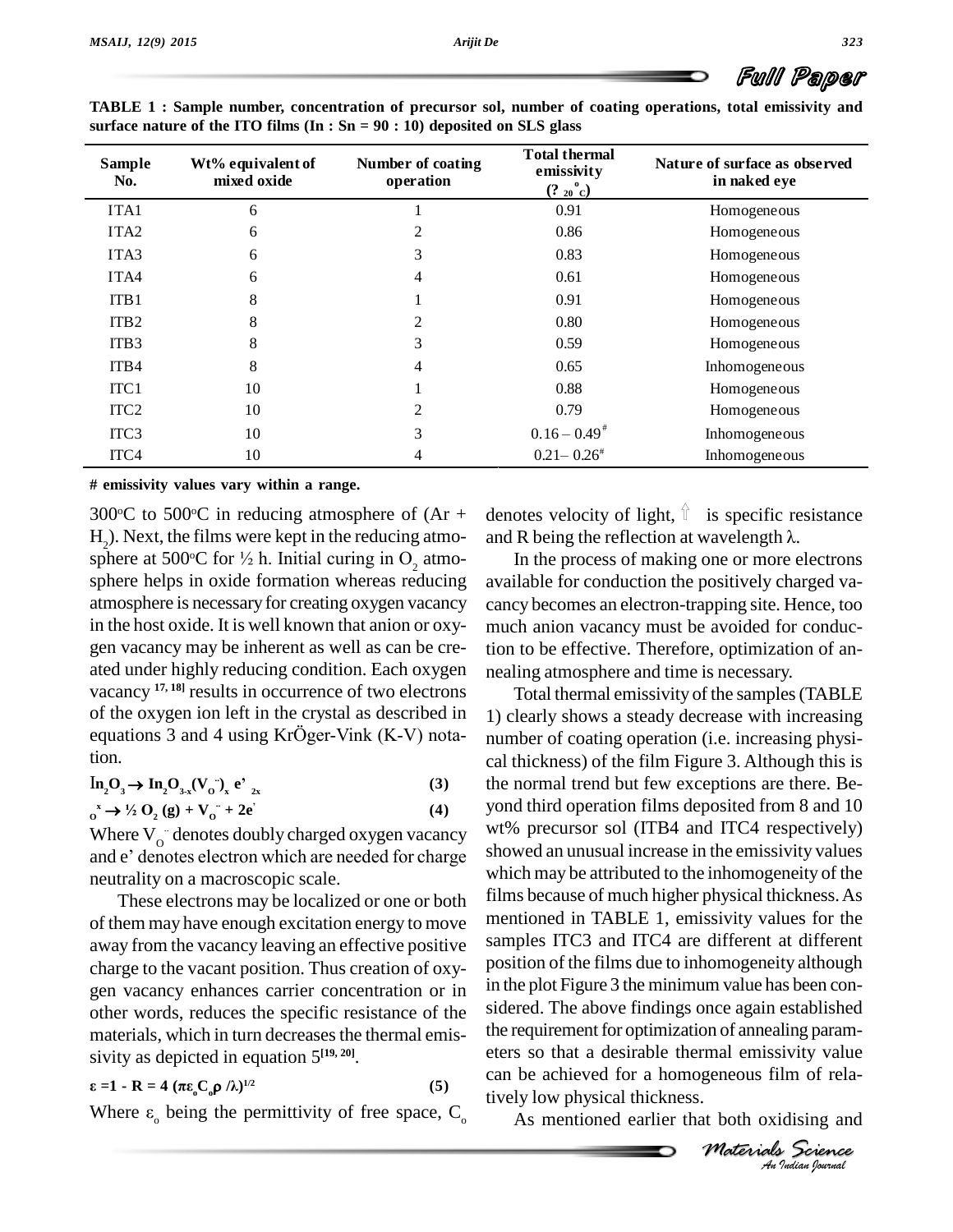

**Figure 3 : Variation of total emissivity ofITO filmswith number of coating operation**

reducing atmosphere are necessary during annealing treatment of the films for oxide formation and oxygen vacancy generation respectively, therefore a balance between these two are required at optimized condition. For this purpose sample ITB4 are cut into four pieces and each of them were re-annealed at different annealing conditions TABLE 2.

It is evident from TABLE 2 that emissivity of all four pieces of ITB4 decreased further from its origi-

nal value of 0.65 TABLE 1 when they are re-annealed. But, most significant decrease happened in nal value of 0.65 TABLE 1 when they are re-an-<br>nealed. But, most significant decrease happened in<br>case of piece no. 2 ( $\varepsilon = 0.29$ ) which was re-annealed in reducing atmosphere for 3.5h. But emis case of piece no. 2 ( $\varepsilon = 0.29$ ) which was re-an-<br>nealed in reducing atmosphere for 3.5h. But emis-<br>sivity value is not that low for piece no.  $3(\varepsilon = 0.32)$ which was re-annealed in the same reducing atmo sphere for 7h. This might be due to development of too much of anion vacancy that act as electron trapping site resulting hindered conduction. On the other hand overheating even in absence of reducing atmo sphere (piece no.1;  $\varepsilon$  = 0.61) could not produce much lowering of emissivity value. All the above argu ments suggested that annealing in reducing atmo sphere is essential but the time of annealing should be optimized. As it was already established from TABLE 2 data that 7h annealing resulted too much of anion vacancyhence annealing time was optimized by varying it from 0.5h to 5h. TABLE 3 shows the emissivity values of ITO films after annealing in re ducing atmosphere for different periods of times. The effect was studied over films derived from both low (6 wt% mixed oxide) and high (10 wt% mixed oxide) concentration precursor sol.

In order to avoid inhomogeneity in the relatively thick films only two depositions were carried out. It

|               | Atmosphere       |                   |                          |                          |                                                        |  |
|---------------|------------------|-------------------|--------------------------|--------------------------|--------------------------------------------------------|--|
| Sample number | Step-1<br>(Temp) | Step-2<br>(Temp.) | Step-3<br>(Temp.)        | Annealing time<br>(Step) | Total thermal emissivity<br>$(\epsilon_{20}^{\circ}C)$ |  |
| ITB4<br>Air   |                  | 3.5 <sub>h</sub>  | 0.61                     |                          |                                                        |  |
| (piece no. 1) | $(500^{\circ}C)$ |                   | $\overline{\phantom{0}}$ | $(S \text{tep} 1)$       |                                                        |  |
| ITB4          | O <sub>2</sub>   | $Ar+H2$           |                          | 3.5 <sub>h</sub>         | 0.29                                                   |  |
| (piece no. 2) | (300 °C)         | $(500^{\circ}C)$  |                          | $(S \nleftrightarrow 2)$ |                                                        |  |
| ITB4          | O <sub>2</sub>   | $Ar+H2$           |                          | 7.0 <sub>h</sub>         | 0.32                                                   |  |
| (piece no. 3) | $(300^{\circ}C)$ | $(500^{\circ}C)$  |                          | $(S \nleftrightarrow 2)$ |                                                        |  |
| ITB4          | Air              | O <sub>2</sub>    | $Ar+H2$                  | 7.0 <sub>h</sub>         |                                                        |  |
| (piece no. 4) | $(500^{\circ}C)$ | $(300^{\circ}C)$  | $(500^{\circ}C)$         | $(Step1 \& 3)$           | 0.58                                                   |  |

TABLE 2 : Total thermal emissivity values of ITO films deposited from 8 wt% equivalent mixed oxide precursor **sol (In : Sn = 90 : 10) and annealed under different conditions**

precursor sol (In : Sn = 90 : 10) and annealed in reducing atmosphere for different times<br>Total hemispherical emissivity ( $\epsilon_{20}^{\circ}$ ) TABLE 3: Total thermal emissivity values of ITO films deposited from 6 and 10 wt% equivalent mixed oxide

|                                  |                                | Total hemispherical emissivity $(\epsilon_{20}^{\circ})$ |                                     |                                       |                         |
|----------------------------------|--------------------------------|----------------------------------------------------------|-------------------------------------|---------------------------------------|-------------------------|
| Wt% equivalent of<br>mixed oxide | Number of coating<br>operation | Annealing<br>time<br>0.5 <sub>h</sub>                    | Annealing<br>time<br>2 <sub>h</sub> | Annealing<br>time<br>3.5 <sub>h</sub> | Annealing<br>time<br>5h |
| 6                                |                                | 0.86                                                     | 0.85                                | 0.82                                  | 0.87                    |
| 10                               |                                | 0.79                                                     | 0.77                                | 0.71                                  | 0.74                    |

*Materials Science*